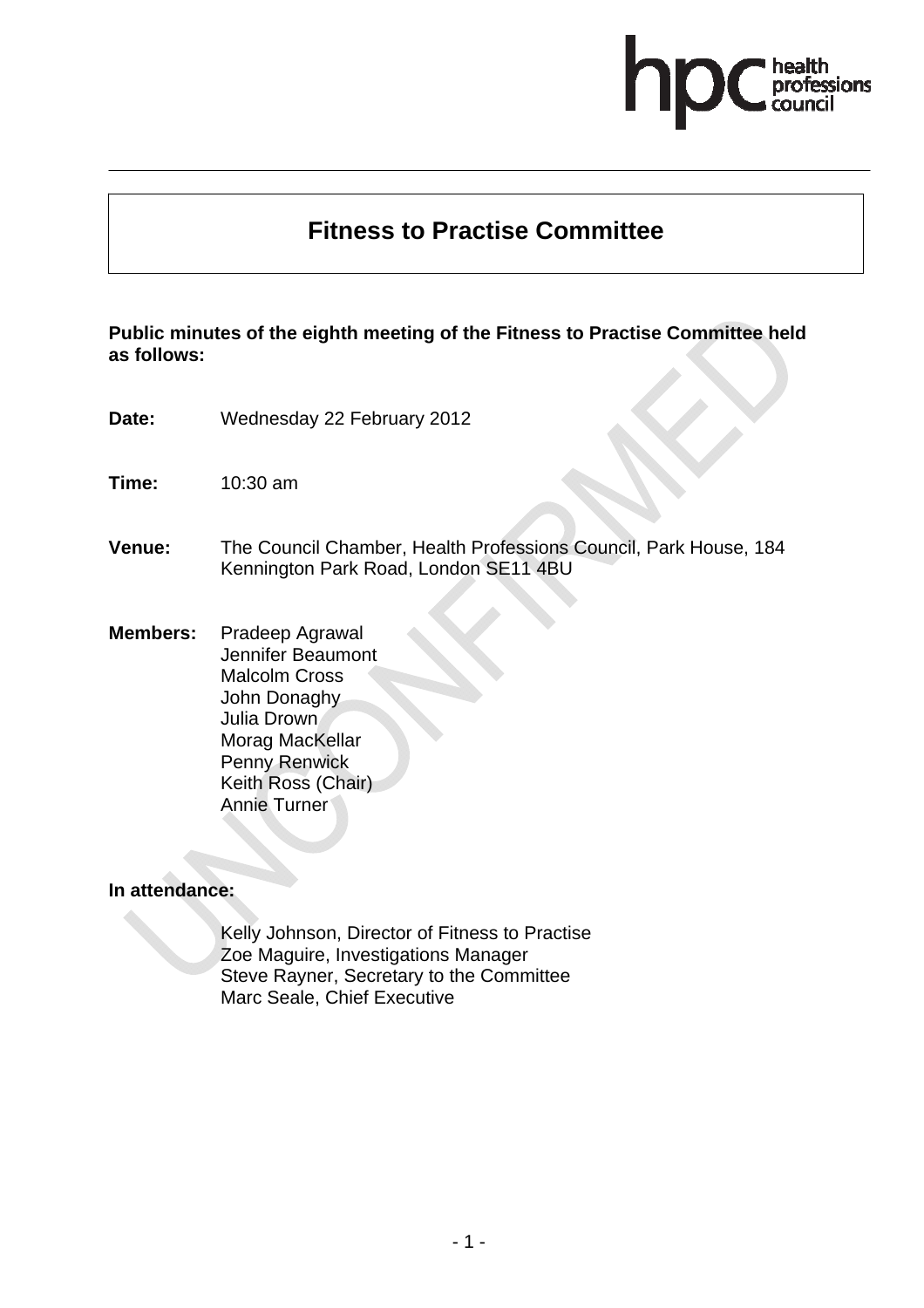# **Item 1 Chairs introduction**

1.1 The Chair welcomed the Committee and the members of the public gallery to the meeting.

# **Item 2 Apologies for absence**

2.1 Apologies were received from Deep Sagar.

## **Item 3 Approval of agenda**

3.1 The Committee approved the agenda.

#### **Item 4 Declaration of members' interests**

4.1 The Chair and Julia Drown declared an interest in item 13, regarding the HPC's interaction with the Council for Healthcare Regulatory Excellence (CHRE). At the time of the meeting, the Chair's wife was a member of the CHRE. Ms Drown was the Chair of the NMC Audit Committee. The Committee did not consider that this precluded the Chair or Ms Drown from discussions.

# **Item 5 Minutes of the meeting of 13 October 2011 (FTP 01/12)**

5.1 The minutes were accepted as a correct record and signed by the Chair.

#### **Item 6 Matters arising (FTP 02/12)**

- 6.1 The Committee received a paper to note from the Executive summarising actions taken against matters arising from previous meetings.
- 6.2 The Committee noted the actions.

#### **Item 7 Director of Fitness to Practise report (FTP 03/12)**

- 7.1 The Committee received a paper for discussion from the Executive providing a summary of the work of the Fitness to Practise Department (the Department) from October 2011 to January 2012. The paper also included key statistical data on the fitness to practise (FTP) process.
- 7.2 The Committee discussed key activities for the Department, during which discussion, the following points were raised:

#### Stakeholder meetings

7.2.1 The Director had met with representatives of the Law Commission and attended other meetings with HPC colleagues to discuss the Commission's review of the legislative framework for the Regulators of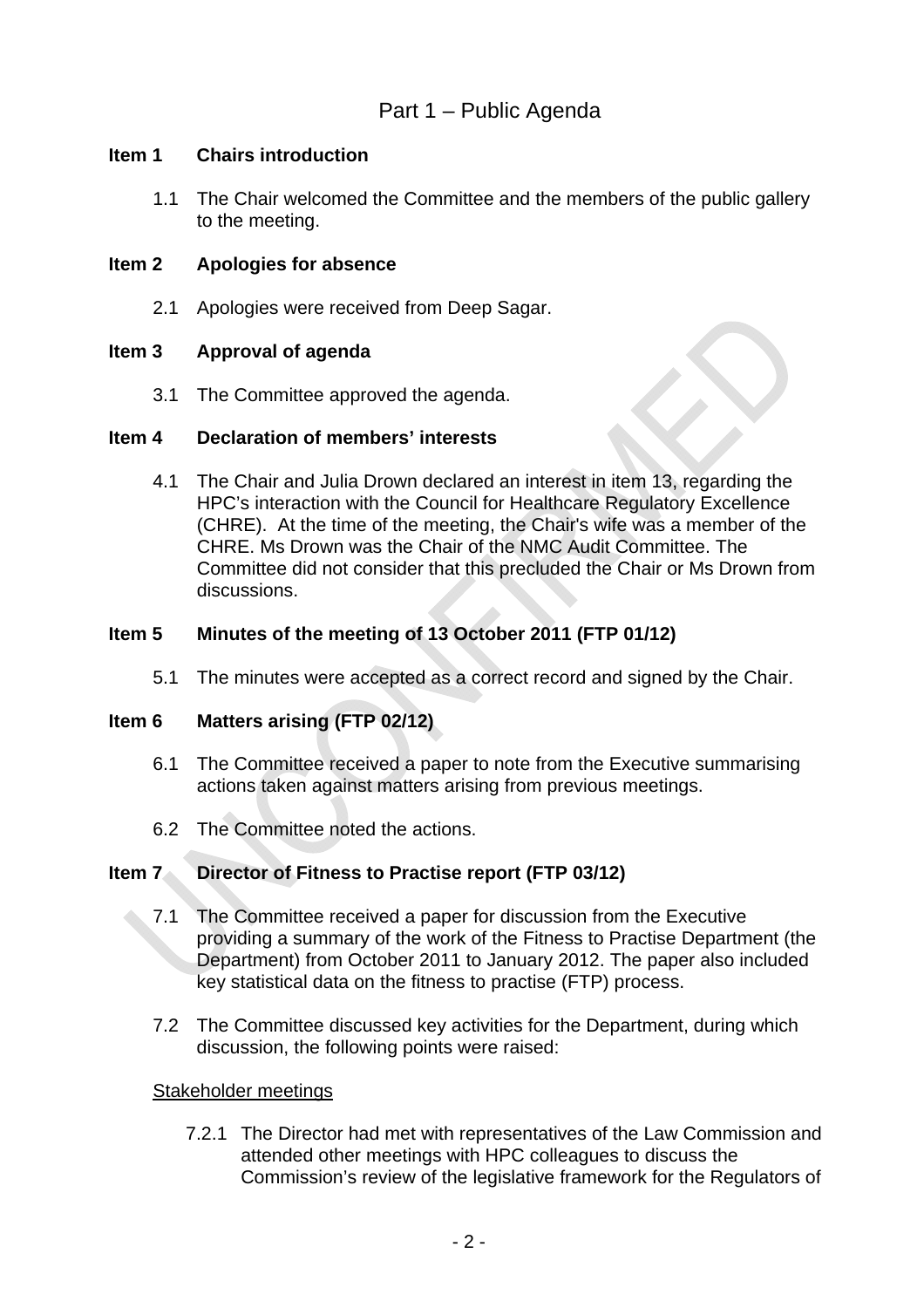Health Professionals. The consultation on the review was due to be published in March.

#### Court Appeals

- 7.2.2 There were currently three registrant appeals to the High Court and one referral made by the Council for Healthcare Regulatory Excellence. In one other case, a complainant was seeking permission to judicially review the decision of an Investigating Committee Panel.
- 7.2.3 Two cases were pending with the Information Tribunal. In both cases the HPC's decision not to disclose information to was being challenged.

#### Management data

- 7.2.4 'Protection of title' cases were at lower levels than in the last two years. Reports from the GSCC were that they did not experience many 'protection of title' cases.
- 7.2.5 Once live, the new Case Management System would have the capability of producing more detailed data on the FTP process.
- 7.2.6 Allegations received from employers were higher for some professions than others. It was noted that this was most likely to be due to external factors. For example allegations from some professions would naturally be higher due to the scope of practise for those roles (i.e. access to controlled drugs).
- 7.2.7 It would be useful to see data on the percentage of allegations from each profession which went to final hearing and whether there were common issues or conclusions that could be drawn from that comparison. The Committee noted that this data would be developed as part of the annual report process.
- 7.2.8 Whilst the data on the percentage of allegations from each profession which went to final hearing would be useful for surface level analysis, it was still unlikely to produce statistically significant results, due to the sample sizes.
- 7.3 The Committee noted the management report.

#### **Item 8 Fitness to Practise Department work plan (FTP 04/12)**

8.1 The Committee received a paper for discussion/approval from the Executive setting out the draft FTP work plan for 2012-13. The paper included an update on the work plan for 2011-12 as an appendix.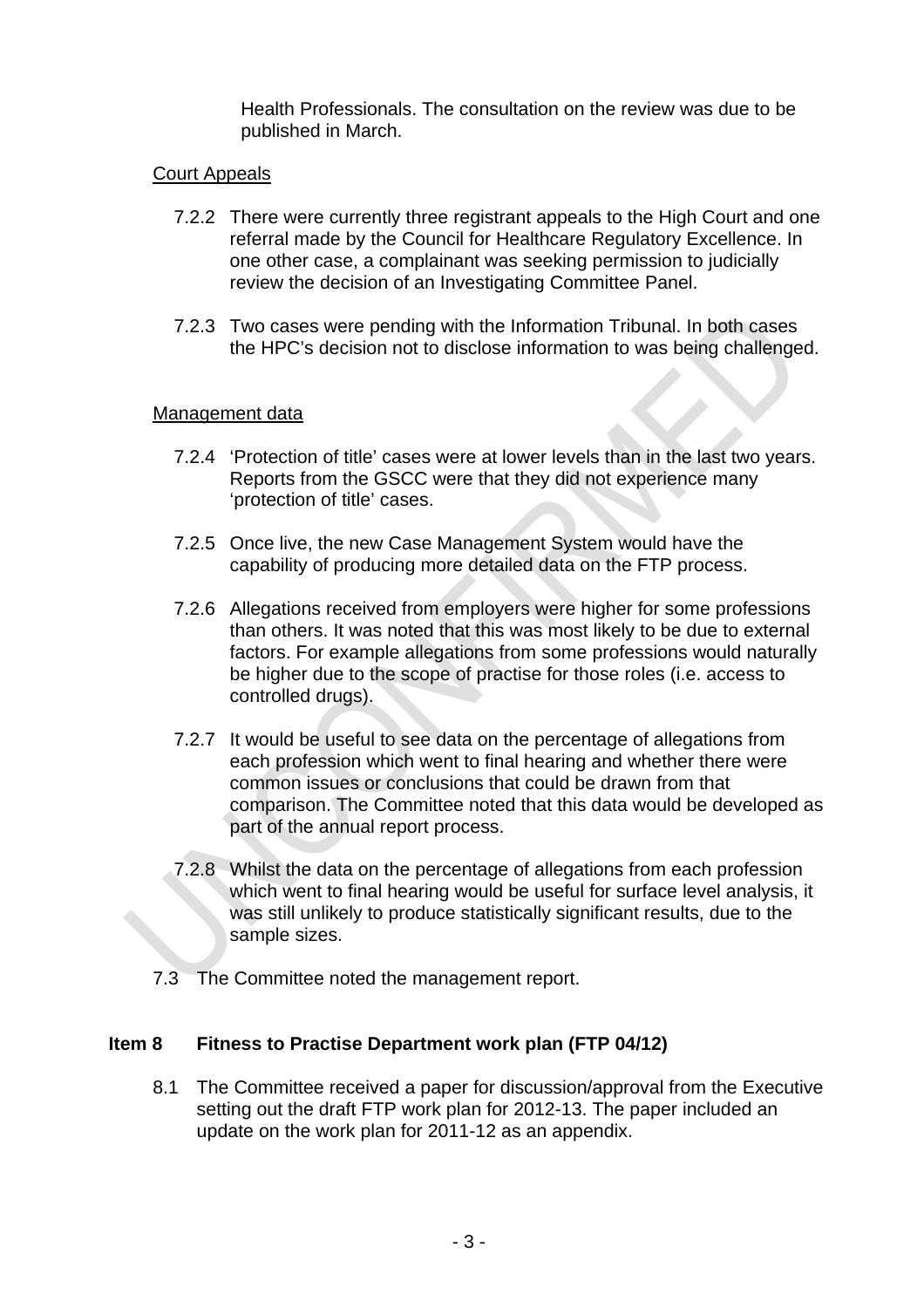- 8.2 The Committee noted that the Department's activity for 2011-12 had been delivered to within a 0.3% variance to the agreed budget for the year.
- 8.3 The Committee discussed the work plan for 2012-13, during which discussion the following points were raised:
	- 8.3.1 With the delivery of two major projects and an increase of allegations and employees, there were parts of the workplan which may need to be moved to allow the Department to continue to operate effectively.
	- 8.3.2 There were parts of the workplan which were dependent on preliminary work, and may not therefore require the commitment of continuing resources. For example, ongoing development of Mediation would be dependent on the success of the pilot.
	- 8.3.3 In order to ensure that the Department had capacity to continue to deliver the increased case load, analysis of the projected FTP data would continue throughout the year. Analysis would be undertaken to identify the times of the year that exceptions were most likely to take place.
	- 8.3.4 The work-force of the Department was due to grow significantly in 2012- 13. Nevertheless, the department had dealt with similar rapid growth robustly in the last few years.
	- 8.3.5 The Committee noted that the risk register was seen regularly by the Executive Management Team (EMT) and reviewed by the Audit Committee as part of its regulator business
	- 8.3.6 As mitigation against the risk of dealing with more high profile cases an enhanced media engagement strategy was being developed with the Communications department. This included a procedure for developing press statements, guidance for employees on dealing with the press, and media training for hearings officers.
- 8.4 The Committee found reassurance in the evidence that the 2011-12 work plan was broadly complete.
- 8.5 The Committee approved the FTP workplan for 2011/12.

# **Item 9 Investigating committee decision review (FTP 05/12)**

- 9.1 The Committee received a paper for discussion from the Executive providing an analysis of an audit of decisions made by HPC investigating Committees between April and December 2011.
- 9.2 This was the third such review, which was developed to be presented to the Committee on a regular basis as a quality assurance mechanism; and to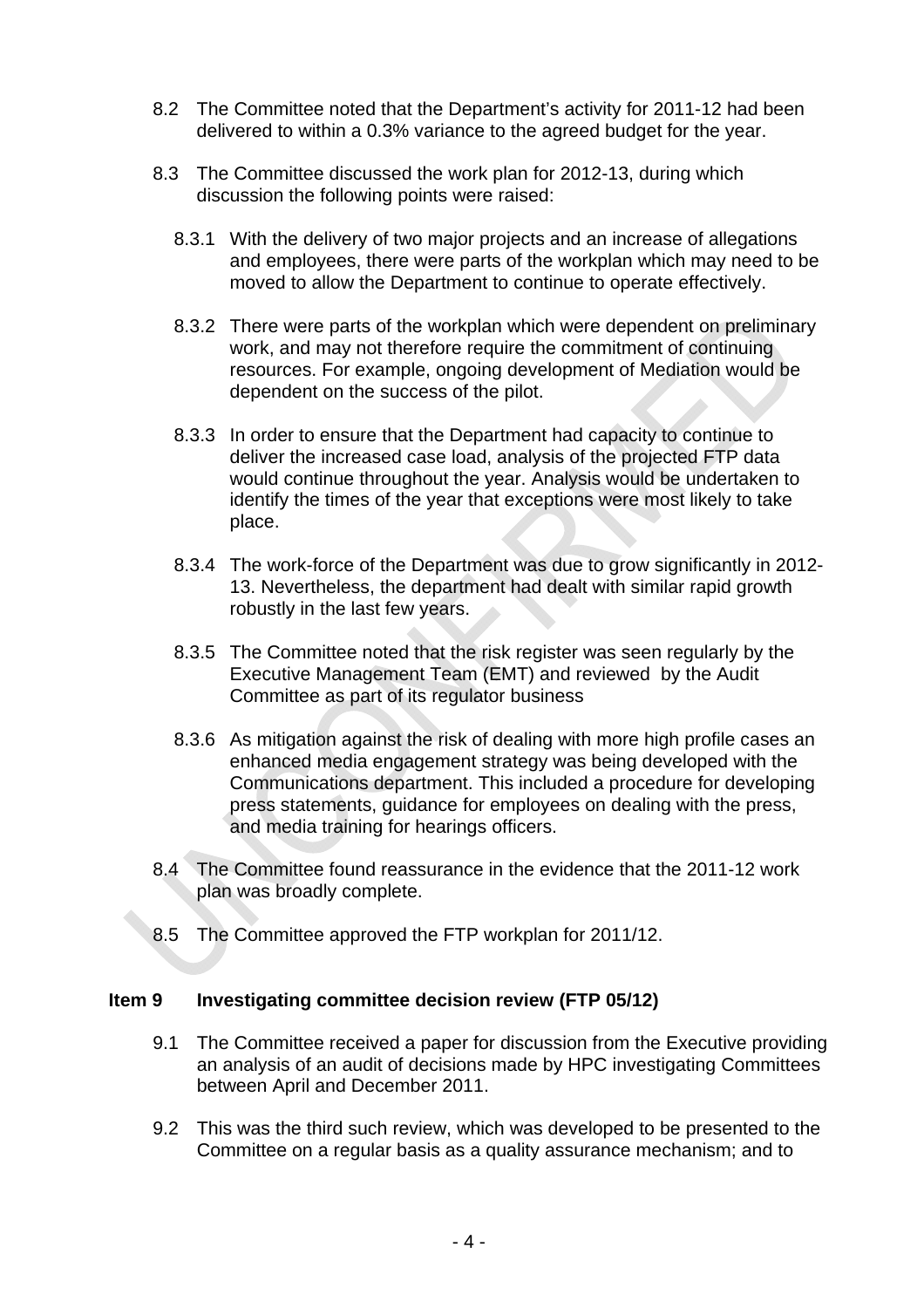inform improvements to the process by the Department. The Committee had considered similar audits in October 2010 and in May 2011.

- 9.3 The review provided analysis in four areas, which had been considered in respect of each investigating Committee decision: investigation; decision; other considerations; and policy issues.
- 9.4 The Committee noted that, although Article 25(1) had been quoted in only 16 decisions by the Investigating Committee during the audit period, the power had been found to be broadly effective. It was noted that the GSCC did not have a similar power to demand information.
- 9.5 The Committee noted that the graph on page five of the report was an indicator of the importance of certain standards. The reports were regularly reviewed by the Policy Department to contribute to work on standards.

# **Item 10 Transfer of regulatory functions from the GSCC to HPC (FTP 06/12)**

- 10.1 The Committee received a verbal update from the Chief Executive regarding the regulation of social workers in England project.
- 10.2 At the Council meeting on 14 October 2010, the Council agreed that there would be a standing item on every Council and Committee agenda, whereby the Executive would update the meeting on the progress of the project. As the project was developing rapidly, a verbal report on progress would be made to each meeting.
- 10.3 A presentation by a social worker to an all-employee meeting had been well received.
- 10.4 The HPC and the GSCC had now signed a memorandum of understanding regarding the provision of advice by the HPC to the GSCC on conduct in the months leading up to the transfer. The HPC had been given access to the GSCC case files, and the operational process to provide advice to the GSCC had begun
- 10.5 Cases which were assessed as being likely not to be complete by the transfer of the register were to be postponed, so that they could be delivered by the HPC in full after the transfer. This would allow the GSCC to concentrate resources on completing the current case load. The project to transfer casework would be funded by the Department of Health.
- 10.6 The Committee noted that, whilst the HPC would be providing advice on GSCC cases, the GSCC retained responsibility for the management of those until the transfer of the Register.
- 10.7 The Committee noted that this cooperation meant that the HPC would be familiar with the case load in the transfer. It was also evidence of the strengthening relationship between the two organisations.